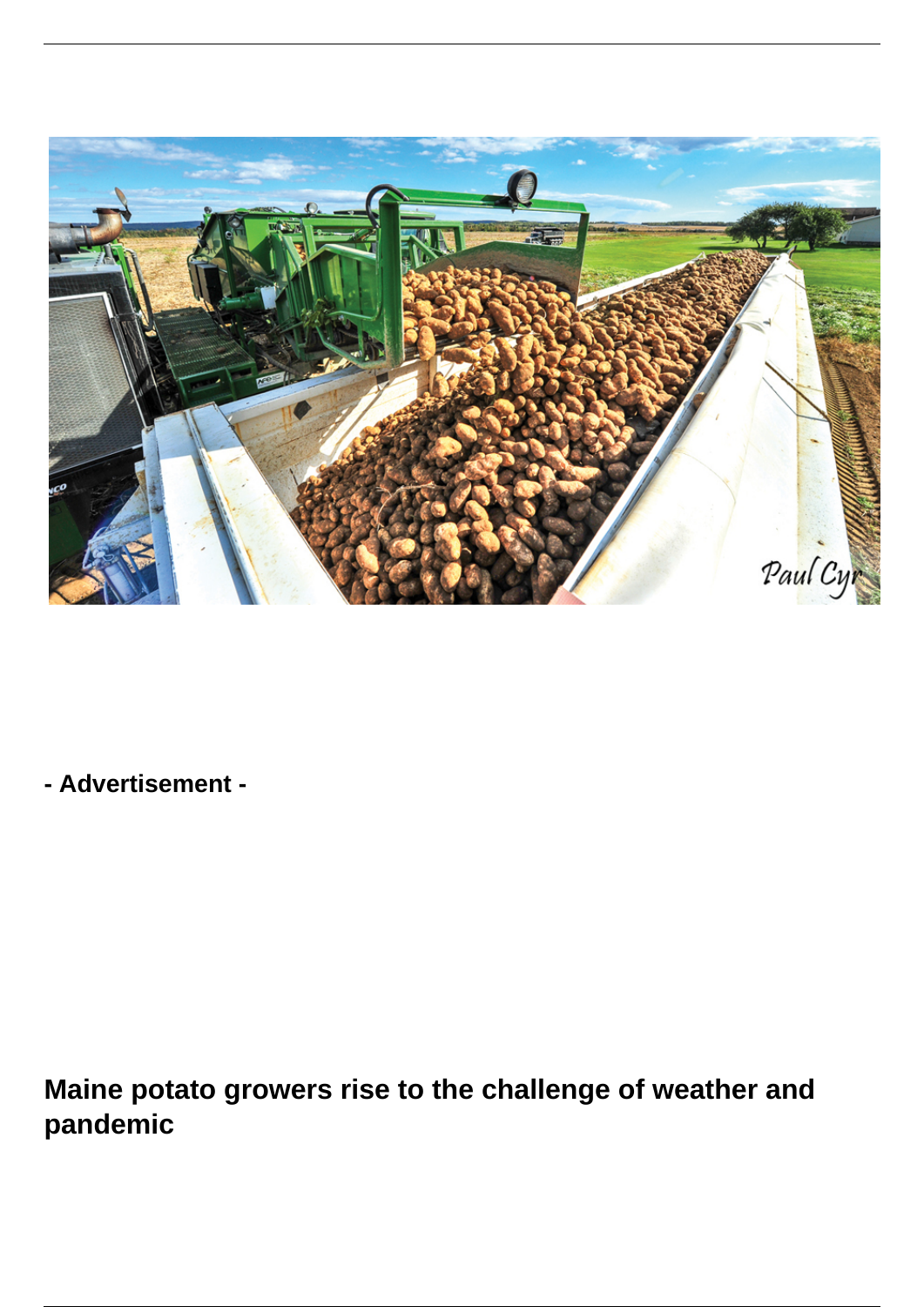J. McHenry

By

December 17, 2020

This past year has thrown several challenges at Maine potato farmers, leading to decreased production amidst the chaos of a pandemic. The USDA National Agricultural Statistics Service's crop production forecast for November reported Maine potato production at 13.4 million cwt, down 20 percent from last year's forecast. The report further explained planted acreage at 51 thousand acres is down 2 percent and the yield forecast at 265 cwt per acre is down 18 percent from last year.

Bob Davis, president at Maine Farmers Exchange, based in Presque Isle, ME, attributed the decrease to a very dry summer. "It will make our crop the smallest Maine has had since 1918," he said. "Dry weather was not our friend."

The drought negatively affected most of the growing regions this past year according to Ken Gad, president of Cambridge Farms, based in South Easton, MA. "We had a lot of drought on the East Coast which caused difficulty with respect to size and yields," he said. "Maine was very dry in most of the production areas, most of the time. They did not get the yields they would have liked to produce. But they do have quality — the quality is very nice."

Despite the lower production volume, the industry expected adequate movement and demand for product through the winter season. "We foresee good demand through the holidays because our best time to move table stock is Thanksgiving and Christmas," said Davis. "We're looking at having steady demand and supply for all the varieties and sizes of potatoes right through the first of the year."

With production down and the effects of the pandemic, returns to the grower are even more important this year. "We must look at how to create a scenario where we can get growers enough return on a smaller crop to keep them in business," explained Gad. "At the same time, we need to ensure value at the retail store since consumers are very price conscious. It's challenging all around."

To best support the growers, marketers are counting on moving available volume at decent prices. "With the crop being down 20 percent, you need good prices," said Davis. "If we can keep the current pace, finish up a decent Thanksgiving push and get a nice Christmas push, the growers will be OK."

Transportation presents an additional wrench in the gears this year. "Freight has become a major factor," said Gad. "Everybody is talking about how much it takes to get it from point A to point B."

Gad described how increasing limitations in train service resulted in more products being transported via truck thus adding to the competition. "Especially now, because of the pandemic, trucks are tight and at a premium," he said.